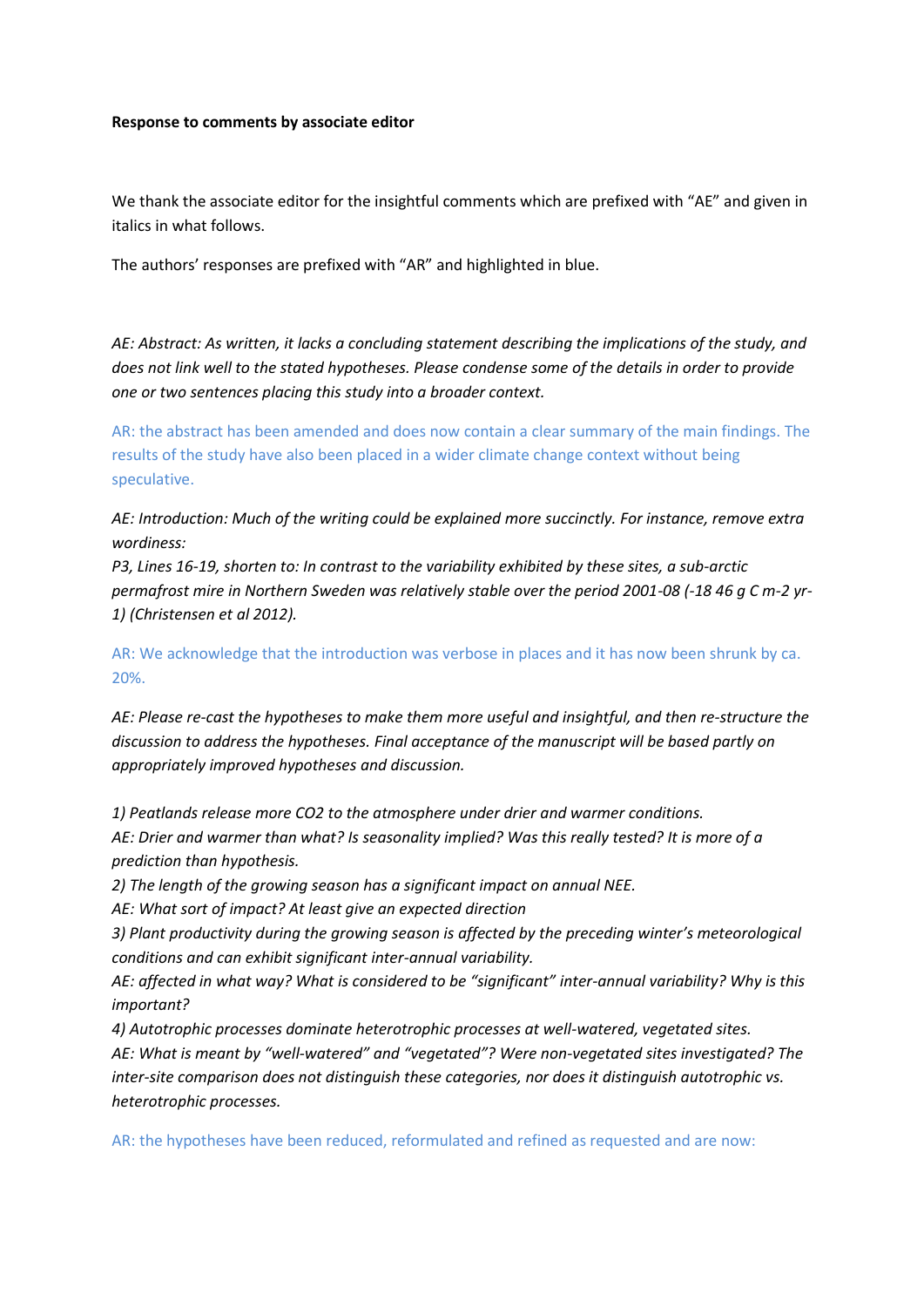- Colder than average winter temperatures affect the ecosystem's phenology and reduce summer GPP and NEE.
- Ecosystem respiration is related to water table depth and the peatland releases more  $CO<sub>2</sub>$  to the atmosphere during dry spells.
- Annual NEE is positively correlated with the length of the growing season.

*AE: Methods section: You seem to be missing a section explaining the statistics involved in testing your hypotheses and describing the curve fits, etc. In particular, please justify the use of (weak) nonparametric statistics (Spearman rank correlations) compared to stronger parametric statistics (ANOVA).* 

AR: A new Section 2.4 describing the statistical tests used (Spearman's rank correlation and ANOVA) has been added to the methods section.

### *AE: P.5, line 31, do you have a citation for the drainage history?*

AR: The following reference was duly added:

Leith F.I., Garnett M.H., Dinsmore K.J., Billett M.F**.**, Heal K.V.: Source and age of dissolved and gaseous carbon in a peatland-riparian-stream continuum: a dual isotope  $1^{4}C$  and  $\delta^{13}C$ ) analysis, Biogeochemistry, 119, 415–433, doi:10.1007/s10533-014-9977-y, 2014.

*AE: Additional details regarding the modelling of the Reco and GPP data are required as outlined below. P.7, line 26-29, please provide the model fit statistics, and include a plot of predicted vs. observed (PvO) Reco as a supplementary figure.* 

AR: The paragraph "*Gapfilling of net ecosystem exchange (NEE) measured by eddy-covariance and partitioning of the gapfilled half-hourly fluxes into ecosystem respiration (Reco) and gross primary production (GPP) were achieved using an online tool developed at the Max Planck Institute for Biogeochemistry, Jena, Germany<sup>1</sup> (Reichstein et al., 2005). In this flux partitioning approach, daytime Reco is obtained by extrapolation of the night time parameterisation of NEE on air temperature (using an exponential relationship of the form given in equation (1)) and GPP is the difference between ecosystem respiration and NEE."* was moved from section 2.2 to 2.3 in order to clarify that the gapfilling and flux partitioning is based on Eq. 1. Full description of the flux partitioning and gapfilling procedure is given in the reference cited in the manuscript (Reichstein et al., 2005). Quality flags are provided for each half-hourly data point used in the regression which makes it difficult to summarise

**.** 

<sup>1</sup> http://www.bgc-jena.mpg.de/~MDIwork/eddyproc/upload.php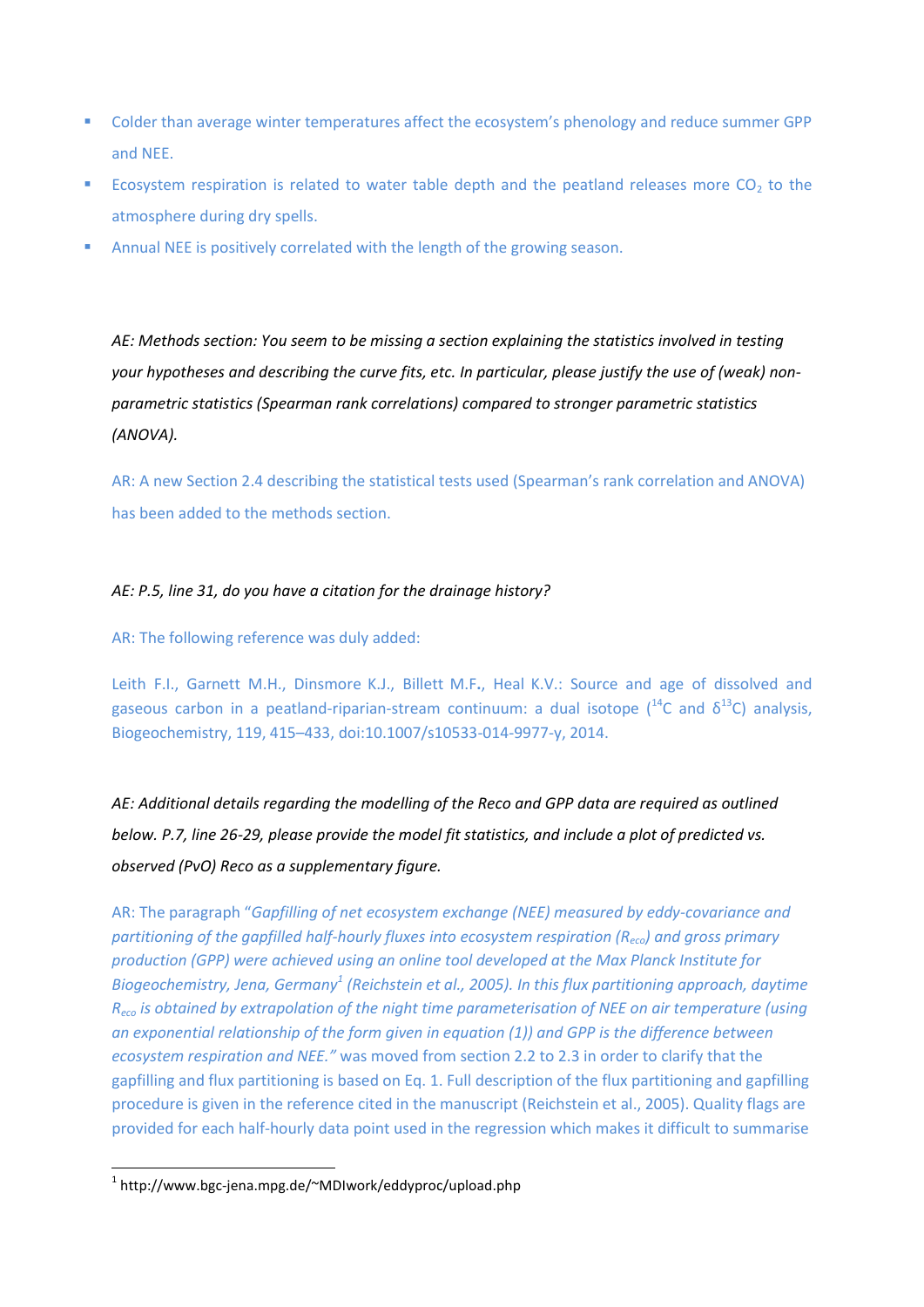the gapfilling statistics, especially for a long dataset such as the one presented. As a compromise, the new Fig. S2 of the Supplementary Material illustrates the performance of Eq. 1 applied to monthly values of  $R_{\text{eco}}$  and air temperature. Furthermore, a table summarising annual regression statistics and  $Q_{10}$  is now provided in the Supplementary Material.

# *AE: P.8, line 4, what were the reference temperatures you used? Provide the model fit statistics and PvO plot.*

AR: the reference temperatures used have been specified in the text, in the sentence following the definition of Eq. 2. Please note that  $Q_{10}$  is calculated using Eq. 2 rather than modelled; hence there are no fit statistics to report. R<sup>2</sup> values relating to Eq. 1 are available in Table 1 of the supplementary material.

*AE: P.8, line 5, please clarify that GPP was estimated as the difference between measured NEE and modelled Reco (derived from the Arrhenius function in Eq 1). Also again, provide the fit statistics and PvO plot.*

AR: The paragraph pertaining to the gapfilling and flux partitioning procedure has been moved from section 2.2 to 2.3. In addition, a table summarising the light curve statistics and regression plots have been added to the supplementary material (Table 2 and Fig. 2). This clarifies the above point.

*AE: Results: The paragraph starting on P.10, L11 and going to P.11, L18 is much too long and should be broken down into at least three separate paragraphs. Further, the details of the parabolic relationships between WTD and Reco are not compelling, and should be shortened. I agree with the referee 2 (comment 14) that the sign of the WT level would be easier to understand if reversed, but will leave it up to the authors to decide which direction to take.*

AR: We agree that this paragraph was disproportionally large compared with the rest of the results section. As requested, it has been shortened accordingly and broken down into 3 paragraphs to improve readability. The sign of water table depth has been changed throughout the manuscript. Negative values denote water table levels below the surface in the revised version of the manuscript.

*AE: Discussion: This section could be improved by starting it with a short paragraph summarizing the main findings of the study with reference to the hypotheses (after revising them). This paragraph can serve as an outline for discussing the most important results in the following sections. Overall, this section could be improved by organizing it around the hypotheses. Each paragraph should discuss*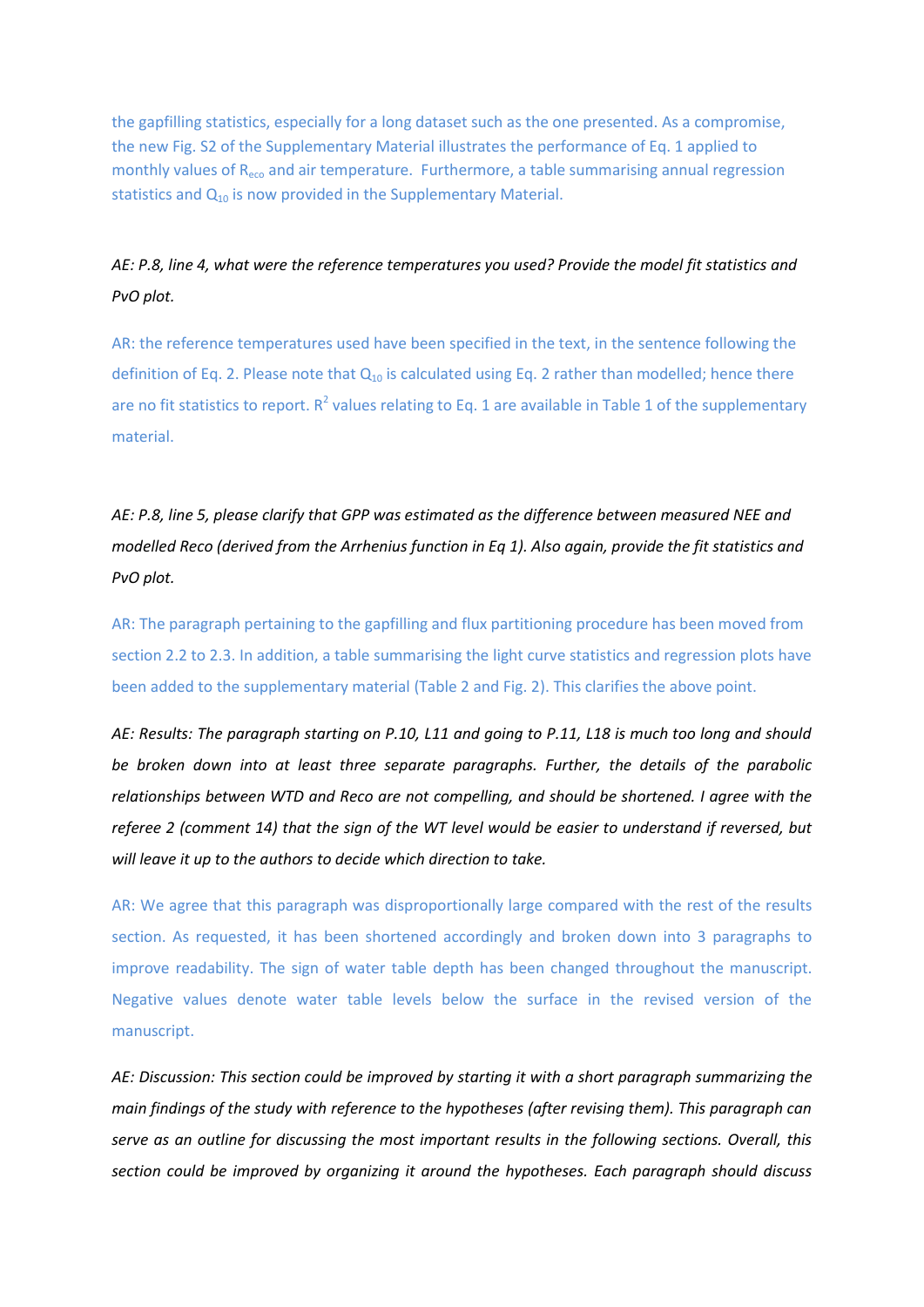*one main idea, starting out with a topic sentence. For instance, the first paragraph moves from PAR,*  LAI in soybeans to a warming experiment and then freeze-thaw cycles. It would be improved by *focusing on the most relevant comparisons with the literature. The paragraph on P.12, L29 to P.13, L19 is an example of a paragraph that is well written, with a more focused message.* 

AR: The discussion has been reorganised in line with the associate editor's comments and is now organised around 3 sub-sections consistent with the revised hypotheses. These are:

- **Effect of winter meteorology on ecosystem response**
- **Effect of water table level on GPP and Reco**
- NEE in Northern Hemisphere Peatland C Budgets

*AE: P. 13 L4, Please replace "feedback" with "effect," unless you can demonstrate a specific causeeffect relationship between photosynthesis and WTD that works in both directions. Likewise, on P.12, L.29, and throughout the manuscript. On P.17, L4, the idea of an internal feedback mechanism is unclear as well; rather, it seems like you are simply trying to say that the C balance of the different peatland ecosystems is similar when all flux pathways are considered.* 

AR: we recognise that the term feedback might have been over-used and have replaced it with "effect" as suggested.

*AE: P.14, L3, what does species richness have to do with your hypotheses? The relevance of this paragraph is not clear, and it mainly reiterates results.*

AR: the discussion section has been re-organised around the revised hypotheses. We agree with the above comment and have removed the specific paragraph as it brought little to the discussion of the results.

*AE: P. 14, L.17-19: "The decrease of the sensitivity of Reco with respect to Tair (Q10) with deepening water table further supports the idea that the contribution of heterotrophic to total ecosystem respiration was enhanced under drier conditions." Please provide a justification and citations for this idea. Overall, the speculations about autotrophic and heterotrophic processes are poorly supported by the available data and should be removed or supported with additional data.*

AR: we have strengthened our argument by providing several new references to recent publications.